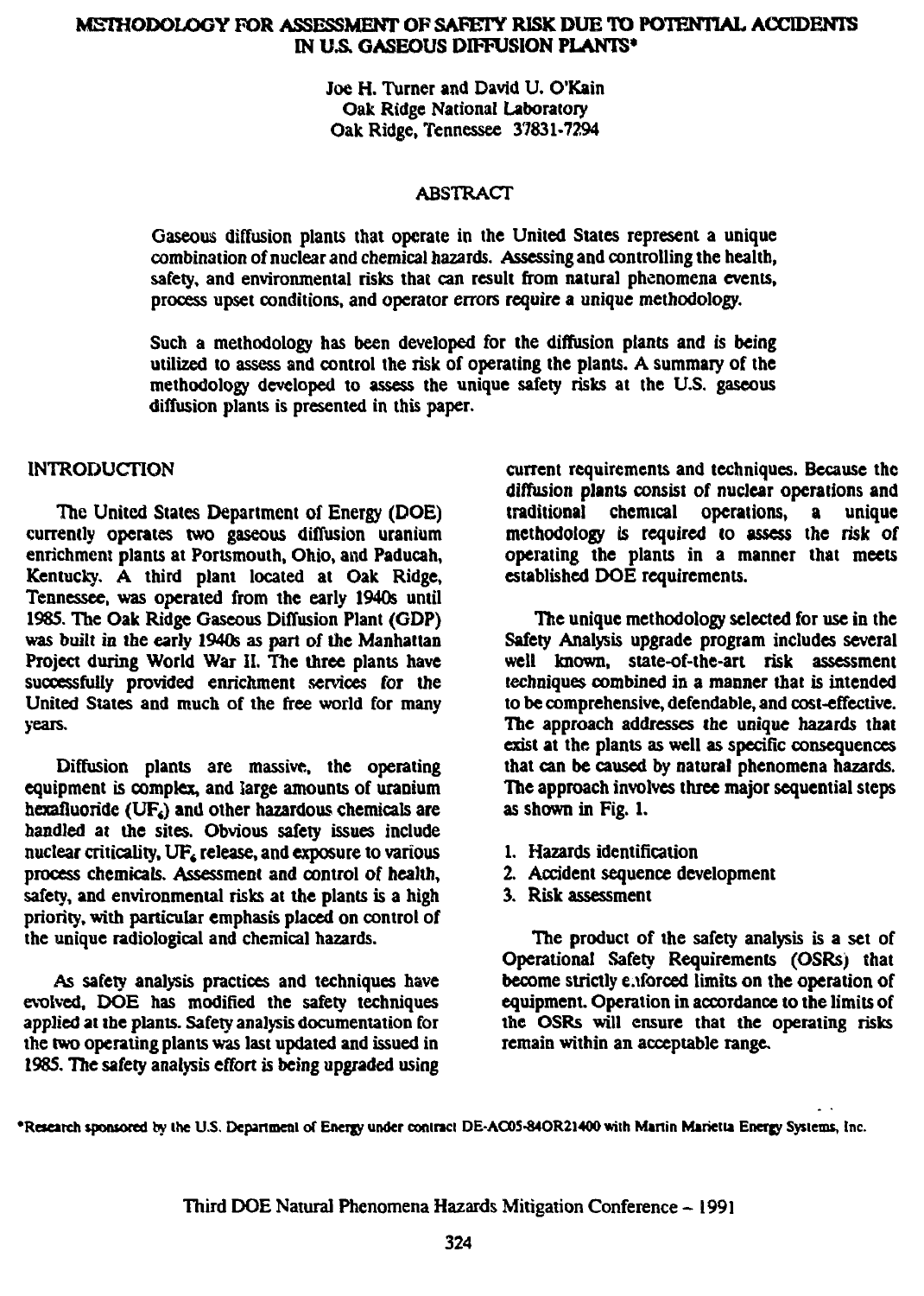

 $525$ 

Third DOE Natural Phenomena Hazards Mitigation Conference -

**1661** 

**OPERATIONAL SAFETY REQUIREMENTS**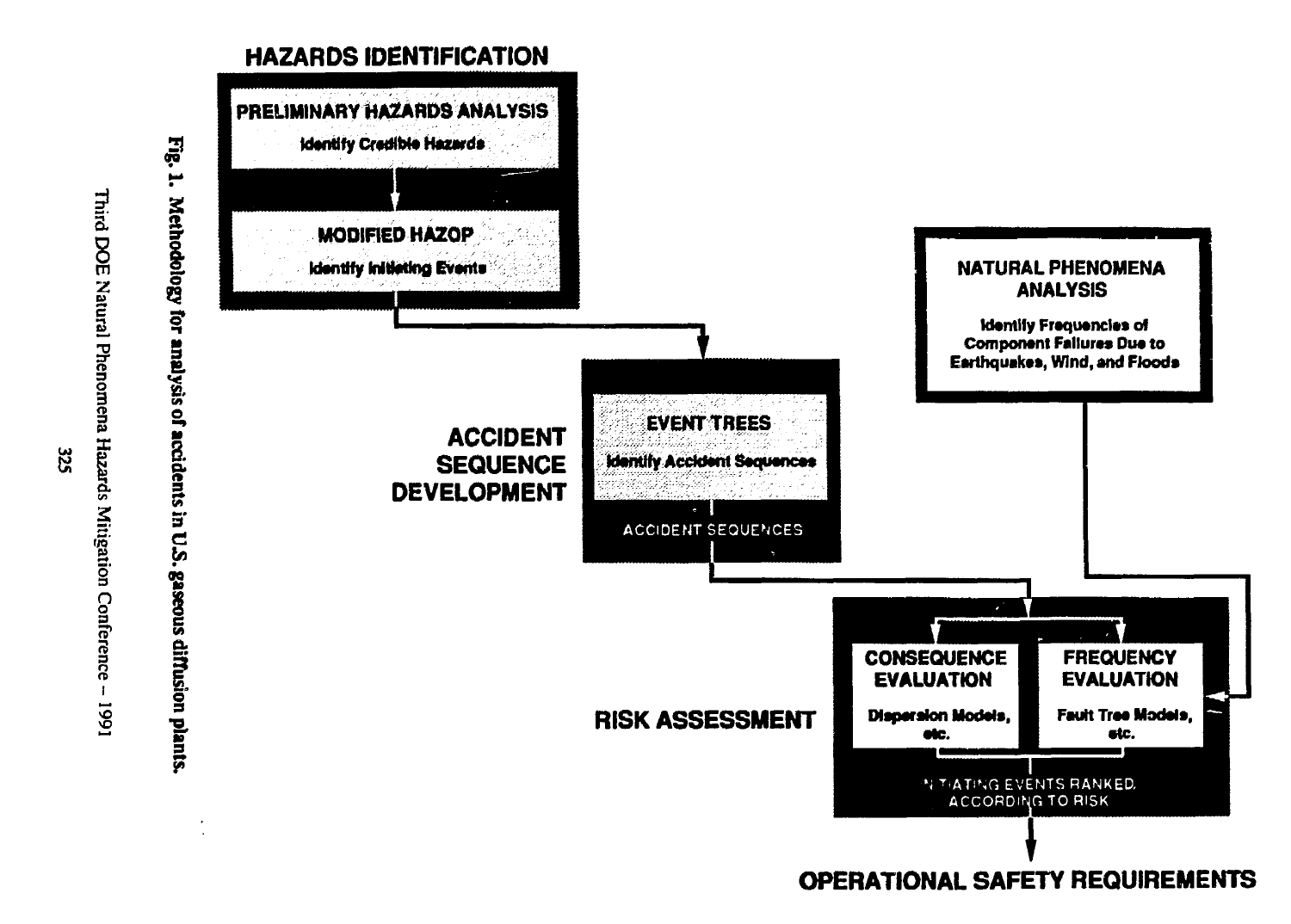**The Safety Analysis Upgrade document describes the systems and programs which ensure that the OSRs are properly implemented and controlled. After this document is issued and approved by DOE, it will be updated as necessary to reflect changes in equipment and systems that affect safer,<sup>1</sup> .**

## **SAFETY ANALYSIS REPORTS**

**The U.S. Department of Energy places strong emphasis on operating safety at all of its facilities. As a result, the overall safety programs inciude many different aspects of safety analysis and control. As a way of concentrating the safety program, the nonstandard industrial hazards at each plant are evaluated and documented. The Safety Analysis Report (SAR) is one portion of this overall safety program. While standard industrial hazards will be identified and documented as part of the GDP SARs, other aspects of the overall safety program will address specific handling of these hazards.**

**The SARs for the diffusion plants will include risks related to health, safety, and the environment; however, they will not include considerations of economic impacts such as lost production or damage to equipment. Natural phenomena hazards are included; sabotage is not included.**

**These diffusion plants are owned by the U.S.** government and managed by contractors who operate **the facilities for an annual fee. For many years the Oak Ridge and Fnducah plants were operated by Union Carbide Corporation, Nuclear Division, and the Portsmouth plant was operated by Goodyear Atomic Corporation. The current managing contractor for the GDPs is Martin Marietta Energy Systems, Inc. DOE and its predecessor organizations (Atomic Energy Commission and Energy Research and Development Administration), provides orders and guidance to the operating contractors covering areas such as safety documentation.**

**The DOE Field Office, Oak Ridge, which is responsible for the operation of the GDPs as well as other facilities, has provided a guidance document for the preparation of SARs [1]. The guidance document is being used in preparation of the upgraded GDP SARs. This guidance emphasizes the use of risk assessment techniques in addition to "traditional" considerations such as meeting design criteria and evaluating worst-case scenarios. The specific implementation of the accident analysis portion of the SAR has been documented [2].**

## **HAZARDS IDENTIFICATION**

**Comprehensive identification of all hazards is the goal of the hazards identification process. On the basis of the results of a top level preliminary hazard screening s. :p, the various buildings and systems of a diffusion plant are divided into 12 specific groups for ease of record keeping. The basic approach places first priority on facilities** where UF<sub>4</sub> in liquid form is handled and places second priority on facilities where UF<sub>s</sub> in gaseous **or solid form is handled. Other miscellaneous facilities are third priority.**

**After the plants are divided into groups of facilities, each group is the subject of a Preliminary Hazards Analysis (PHA). The PHA provides a systematic review of the hazards that exist in the facility. This review is conducted by a team of accident analysts in coordination with knowledgeable plant process, management, engineering, and safety personnel. After the hazards for a selected facility arc identified, the standard industrial hazards are determined, documented, and maintained for possible additional analysis by other safety programs. The nonstandard hazards are reviewed, and those judged to be significant are carried forward for further analysis. The nonstandard hazards judged to be insignificant are identified and documented.**

**The significant hazards are used as input to the second step of the hazards identification process, which is a modified Hazards and Operability (HAZOP) Study. The HAZOP technique was developed and widely used by the chemical industry, and it is recognized as an effective method for hazards identification and analysis. The traditional HAZOP process is modified in that the level of detail is generally limited to the system and subsystem, instead of the component level. The basic structure of the HAZOP process is retained, including use of guide words and component-level analysis where necessary. The HAZOP study also involves interaction between a team of safety analysts and knowledgeable plant personnel. The product of the modified HAZOP study is a list of potential initiating events. The initiating events are screened to identify those that are judged to be significant. The significant initiating events are identified for further analysis. The initiating events judged to be insignificant are identified and documented.**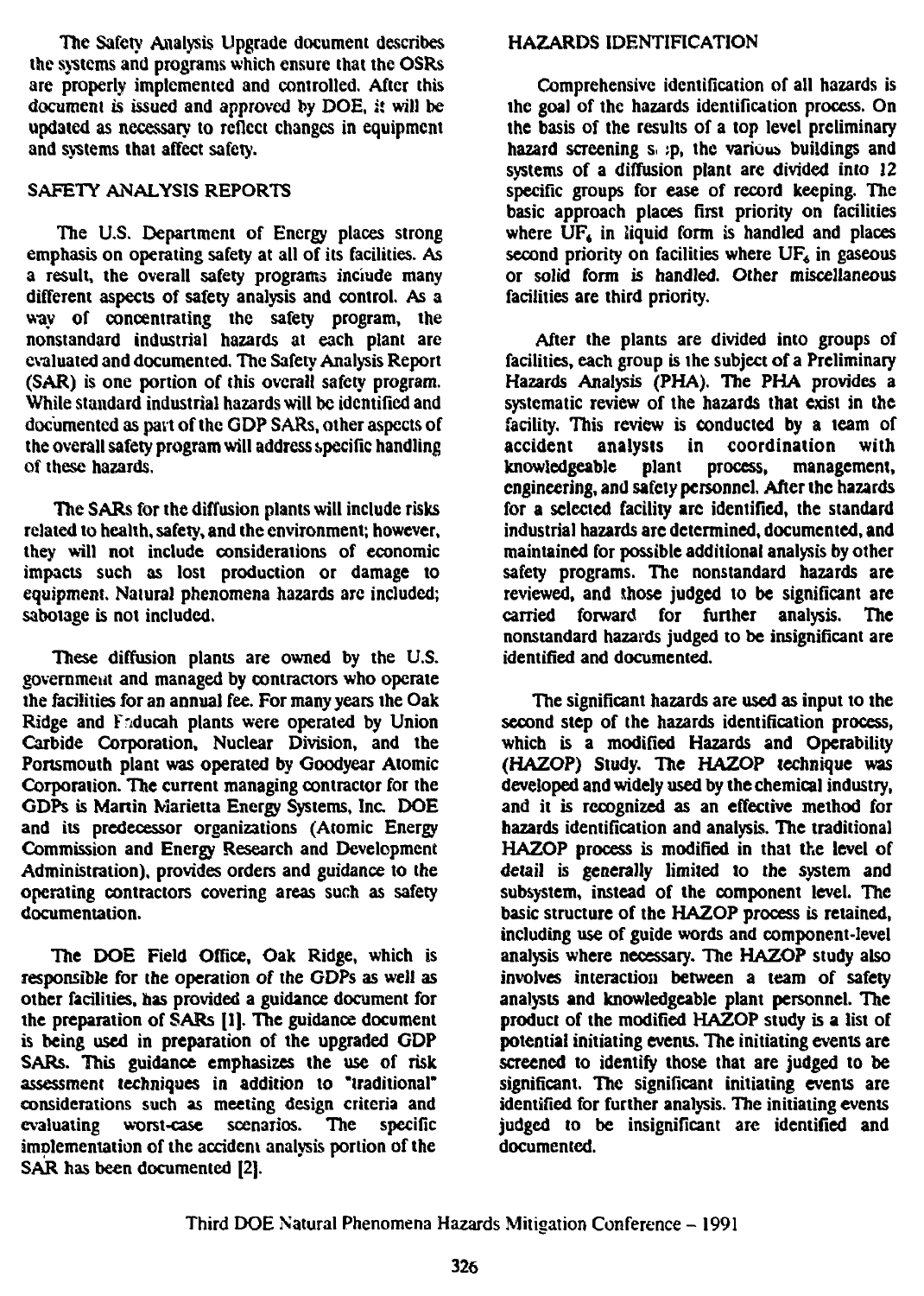**Initialing events judged to be insignificant will be subjected to an independent review to confirm that their contribution to the overall plant risk is acceptably low. Any initiating events judged by the independent review team to be significant will be added to those already identified for more detailed analysis.**

**At the completion of the hazards identification process, a list of significant initiating events is carried forward into the accident sequence development step.**

## **ACCIDENT SEQUENCE DEVELOPMENT**

**Accident sequences will be developed using Event Tree Analysis (ETA). This method considers all combinations of successes and failures of response systems and operator actions that are designed to prevent or mitigate the consequence of the initiating event. Human-error-analysis methods will be used to define and quantify operator failure probabilities for initiating events and mitigating actions.**

**Development of event trees is accomplished in cooperation with plant personnel in team work sessions. A product of ETA is a graphical depiction of the accident scenarios, making it easy to understand the importance of the various mitigating actions involved in each accident scenario.**

**After the accident scenarios are developed, the safety systems will be identified. Safety systems will** consist of operator and hardware systems that are **necessary and sufficient to maintain an acceptably low risk of operation.**

#### **RISK ASSESSMENT**

**The third major step in the accident analysis methodology is to quantitatively assess the risk of each accident sequence. Evaluation of risk involves a twostep process to determine consequences and frequencies.**

**Consequences of each accident scenario will be estimated, based on operating experience, industry data, and physical and mathematical models. Specifically, a plume analysis dispersion computer model, developed at Oak Ridge National Laboratory, will be used to predict the dispersion of UF,. Commercial dispersion codes will be used for other chemical releases. The results of modeling the consequences by using these codes will be utilized to identify the expected impact to people and the environment. Both on-site and off-site impacts will be evaluated.**

**The frequency of each accident scenario will be** estimated using Fault Tree Analysis (FTA). The **frequency of occurrence of each initiating event and the probability of failure of each mitigating action will be estimated based on FTA, plant experience, and industry data.**

**Natural phenomena events are an important subset of initiating events that are analyzed in this methodology. A comprehensive effort is underway to determine the frequency of earthquakes, winds, and floods in the plant areas that can cause equipment failures. The result of the natural phenomena analysis is a set of damage curves for equipment and structures in the diffusion plants. Both the frequency of equipment damage and the magnitude of the damage to the equipment is identified from these curves. This damage information is then used as input to the fault tree analysis to identify the frequency of the initialing events and the probability of failure of the mitigating actions when natural phenomena events cause the process upset condition.**

**After the consequences and frequencies of each accident scenario are estimated, they will be combined to establish the risk associated with each accident scenario. These estimated risks can then be ranked according to magnitude of risk. This risk ranking will be useful in selecting appropriate actions to evaluate and maintain the operating risk of the plants at an acceptable level.**

#### **OPERATIONAL SAFETY REQUIREMENTS**

**The results of the risk assessment are used to identify safety class items and establish specific operating limits and procedures. OSRs are established for the equipment and control systems, both hardware and administrative. Detailed procedures are then written to meet the requirements of the OSRs.**

#### **SUMMARY**

**The accident analysis methodology that is being implemented in the U.S. gaseous diffusion plants provides systematic identification of hazards, development of accident sequences, assessment of risks, and establishment of OSRs to ensure that operating risks remain within an acceptable range.**